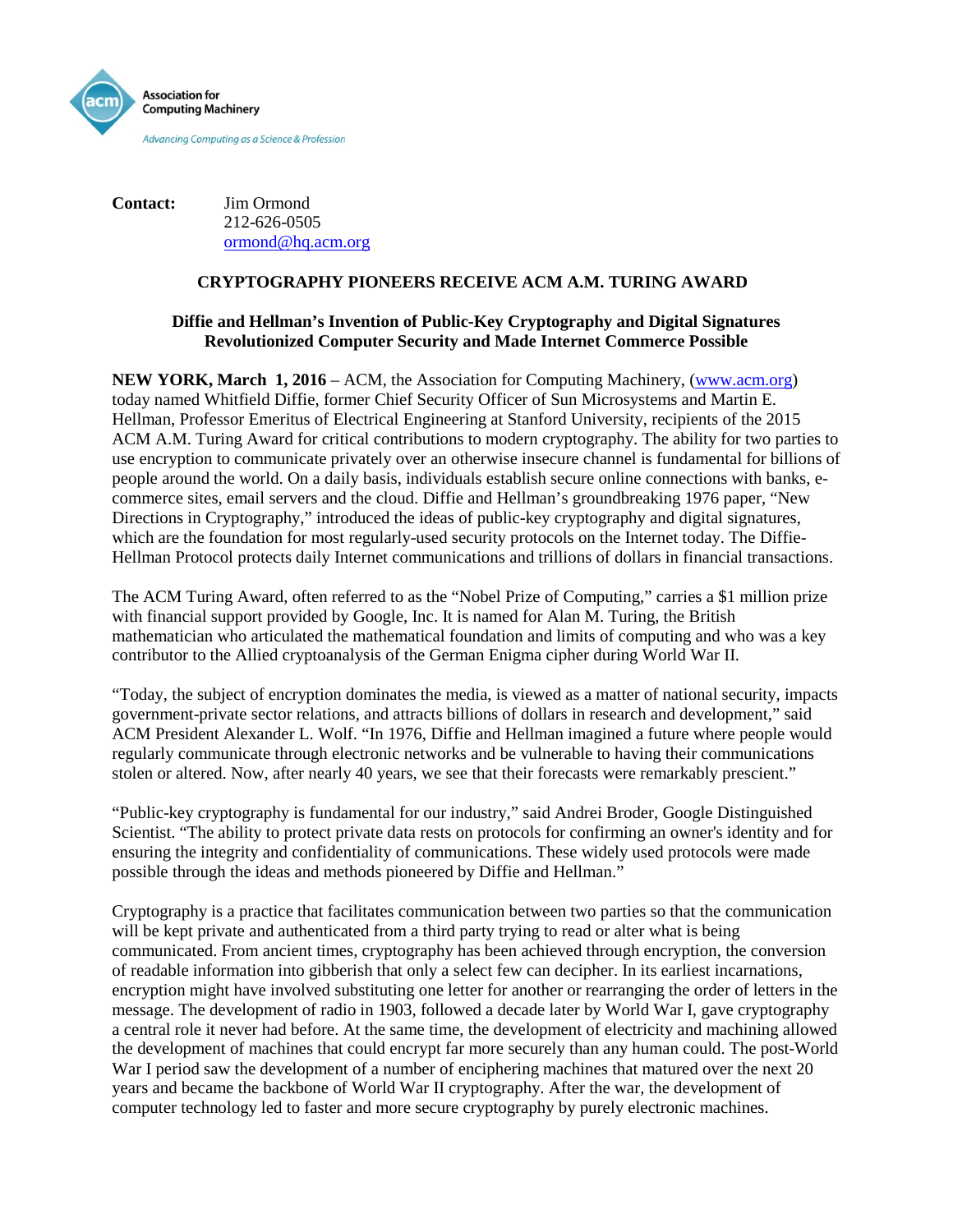In encryption, a "key" is a piece of information used to transform readable plain text into garbled incomprehensible cipher text. Encryption is much like keying a lock to accept a particular key and decryption is like using the key to open the lock. In the past, when two parties were seeking to establish secure communications, they needed to have identical keys. Supplying these keys—key management was a major limitation of the flexibility of encrypted communications.

Two significant shortcomings of symmetric cryptosystems are the need for a secure means of key transfer and, because both parties have the same key, one could forge a message to oneself, claiming it came from the other. In addition, overuse of a particular key may provide an opponent with sufficient ciphertext to break the cryptosystem (i.e., discover the key). To limit the number of parties sharing the same key, separate keys are often distributed to each pair of communicating parties, posing additional key management challenges.

In "New Directions in Cryptography," Diffie and Hellman presented an algorithm that showed that asymmetric or public-key cryptography was possible. In Diffie and Hellman's invention, a public key, which is not secret and can be freely distributed, is used for encryption, while a private key, that need never leave the receiving device, is used for decryption. This asymmetric cryptosystem is designed in such a way that the calculation of the private key from the public key is not feasible computationally, even though one uniquely determines the other.

Reversing the process provides a digital signature. The transmitter of a message uses a private key to sign the message, while the receiver uses the transmitter's public key to authenticate it. Such digital signatures are more secure than written signatures because changing even one word of the message invalidates the signature. In contrast, a person's written signature looks the same on a \$10 check and a \$1,000,000 check.

Any user of the World Wide Web is likely to be familiar with the use of public-key cryptography to establish secure connections. A typical secure URL begins with "https," where the "s" means that the Secure Transport Layer protocol will be used to encrypt the communication. The secure connection is established using a combination of public-key cryptography to transport a key with symmetric cryptography that is used to encrypt subsequent communications.

In addition to laying the foundation for today's online security industry and establishing cryptography as a leading discipline within computer science, Diffie and Hellman's work made encryption technologies accessible to individuals and companies.

## **Background**

**Whitfield Diffie** is a former Vice President and Chief Security Officer of Sun Microsystems, where he became a Sun Fellow. As Chief Security Officer, Diffie was the chief exponent of Sun's security vision and responsible for developing Sun's strategy to achieve that vision. Diffie is a graduate of the Massachusetts Institute of Technology (MIT).

Diffie received the 1996 ACM Paris Kanellakis Theory and Practice Award (with Leonard Adleman, Martin Hellman, Ralph Merkle, Ronald Rivest and Adi Shamir), and received the 2010 IEEE Richard W. Hamming Medal (with Martin Hellman and Ralph Merkle). He is a Marconi Fellow, a Fellow of the Computer History Museum, and received an honorary doctorate from the Swiss Federal Institute of Technology.

Diffie has authored more than 30 technical papers, and has testified several times to the U.S. Senate and House of Representatives on the public policy aspects of cryptography.